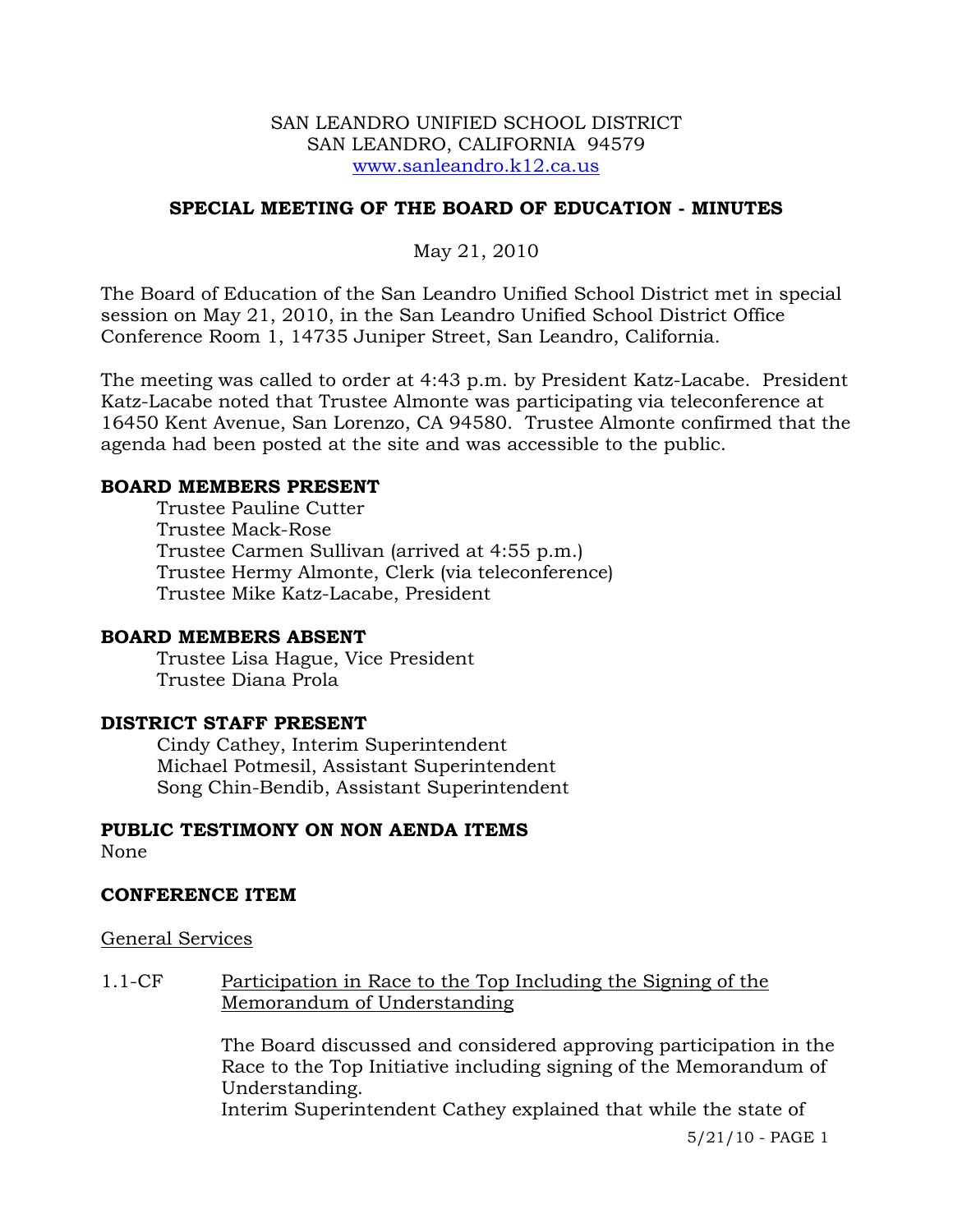California was not selected as a winner in Round 1 of the Federal Race to the Top (RTTT), the District was recently informed by the State Department of an opportunity for districts to participate in Round 2 of Race to the Top. To participate, the District must enter into a Memorandum of Understanding (MOU) agreeing to implement all parts of the state's plan, adding that because potential funding to be received by the District and explicit details of the commitments are not known at this time, the state is recommending that the districts' Board of Education come together to discuss and consider approving participation in the Race to the Top Initiative.

Interim Superintendent Cathey briefly walked the Board through the scope of the work outlined in the MOU and what it meant for San Leandro Unified:

- Support the transition to enhanced standards and highquality assessments
- Use data to improve instruction, including improving the use of local instructional improvement systems, formative assessments, professional development on the use of data, and the availability and access of data to researchers
- Improve teacher and principal effectiveness based on performance
- Ensure an equitable distribution of effective teachers and principals in high-priority and/or high minority schools, and/or hard-to-staff subjects and specialty areas
- Provide effective support to teachers and principals including quality professional development offered
- Turn around the lowest-achieving schools using one of the four intervention methods outlined in Race to the Top guidelines
- Additional commitments include improving instruction for English learners (EL), improving the quality of early childhood education, build on afterschool programs and community partnership efforts, make it a priority to develop multiple pathways for students in high school, and improve upon programs that engage parents as partners to support student learning and success

 5/21/10 - PAGE 2 Interim Superintendent also shared that when she asked the state to clarify how binding the four-year MOU is, the response provided was: *The state is looking for districts willing to make a full, good faith, commitment to implementing the requirements. If a district were not able to meet the measureable benchmarks within the established timeframes, they would be exited from the program. There would be no financial penalty and the district would not be required to return any funding received to date unless it was determined that the district*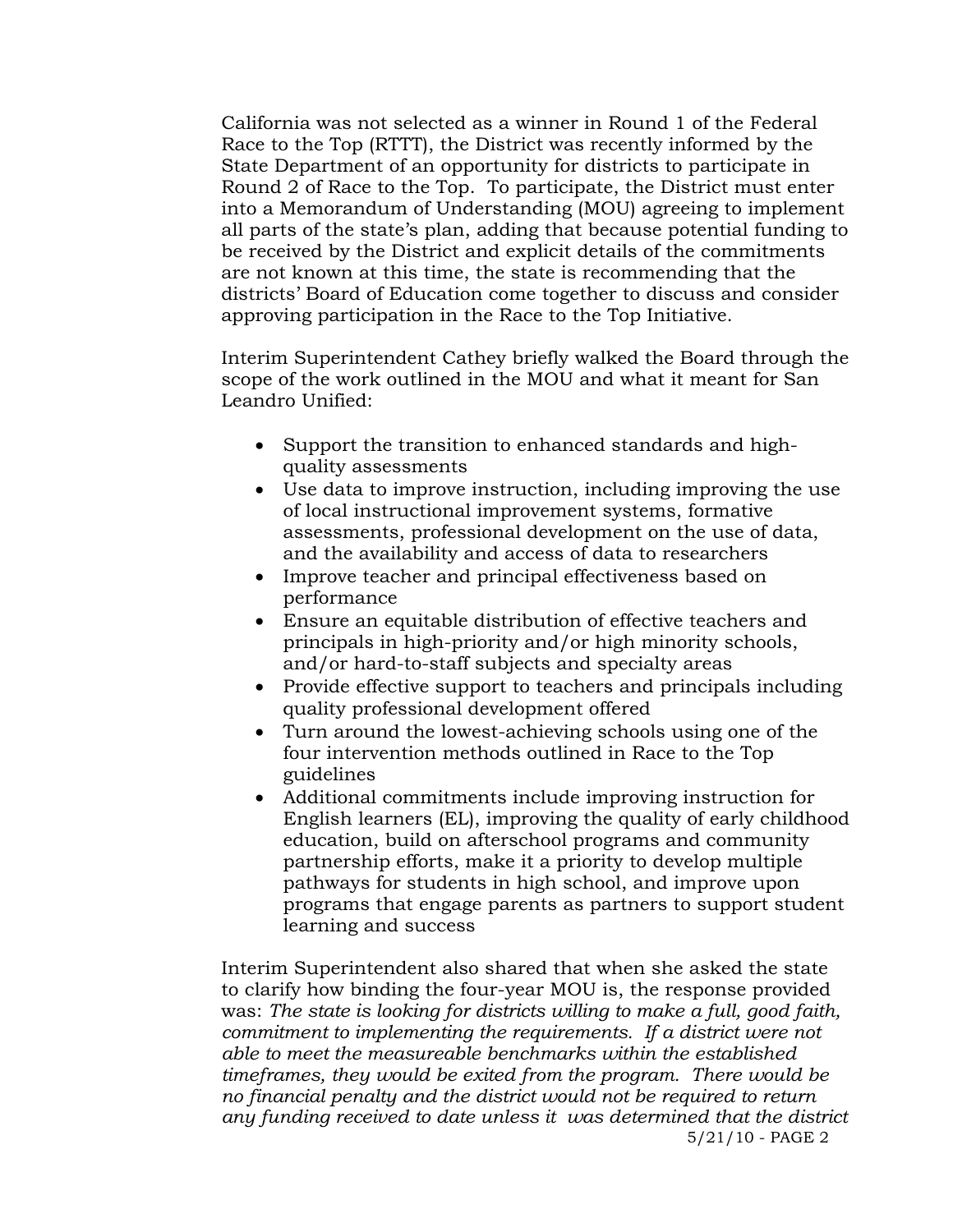# *did not use the funds appropriately.*

The Board entered into a discussion sharing their thoughts and concerns that included the collective bargaining process and agreements. In the absence of Trustees Hague and Prola, Interim Superintendent conveyed that Trustee Prola voiced seniority, merit pay, and the short timeline as her top concerns, with Trustee Hague cautioning the Board that this was one-time money and sustaining the program was her concern.

In response, Interim Superintendent Cathey further explained that as noted in their "Invitation to Participate" message, the state is aware of the challenges in California, pointing out that when looking at what the nation was doing, the superintendents in the working group are "developing a plan for California that respects local stakeholders and the collective bargaining process. The plan proposes rational timelines to create fair evaluations using multiple measures of student growth to be used to measure teacher and principal effectiveness." The Interim Superintendent also indicated that the San Leandro Teaches' Association expressed concerns of using one-time money for on-going work and would seek guidance from CTA and thus would not be signing the MOU.

It was noted that while the program was not perfect, and lack of specificity was a strong concern of the members, Trustee Katz-Lacabe felt that the District was already implementing some of the required areas and if not, should be, adding that it was apparent that there was a desire of the Board to enter into this commitment.

On a motion made by Trustee Sullivan and seconded by Trustee Cutter, the Board approved participation in the Race to the Top Initiative including signing of the Memorandum of Understanding by the following 4-1 roll-call vote: Trustees Mack-Rose, Cutter, Sullivan, Katz-Lacabe voting yes; Trustee Almonte voting no (via teleconference); with Trustees Hague and Prola absent.

# **BOARD MEMBER COMMENTS**

- Trustee Cutter noted that she would be available on June 30 for the Board goals' setting meeting.
- Trustee Katz-Lacabe stated that he would be available for the goals work session whenever the majority decided.

Interim Superintendent Cathey stated that she would summarize the availability of the members and seek to find a date that work for the entire Board.